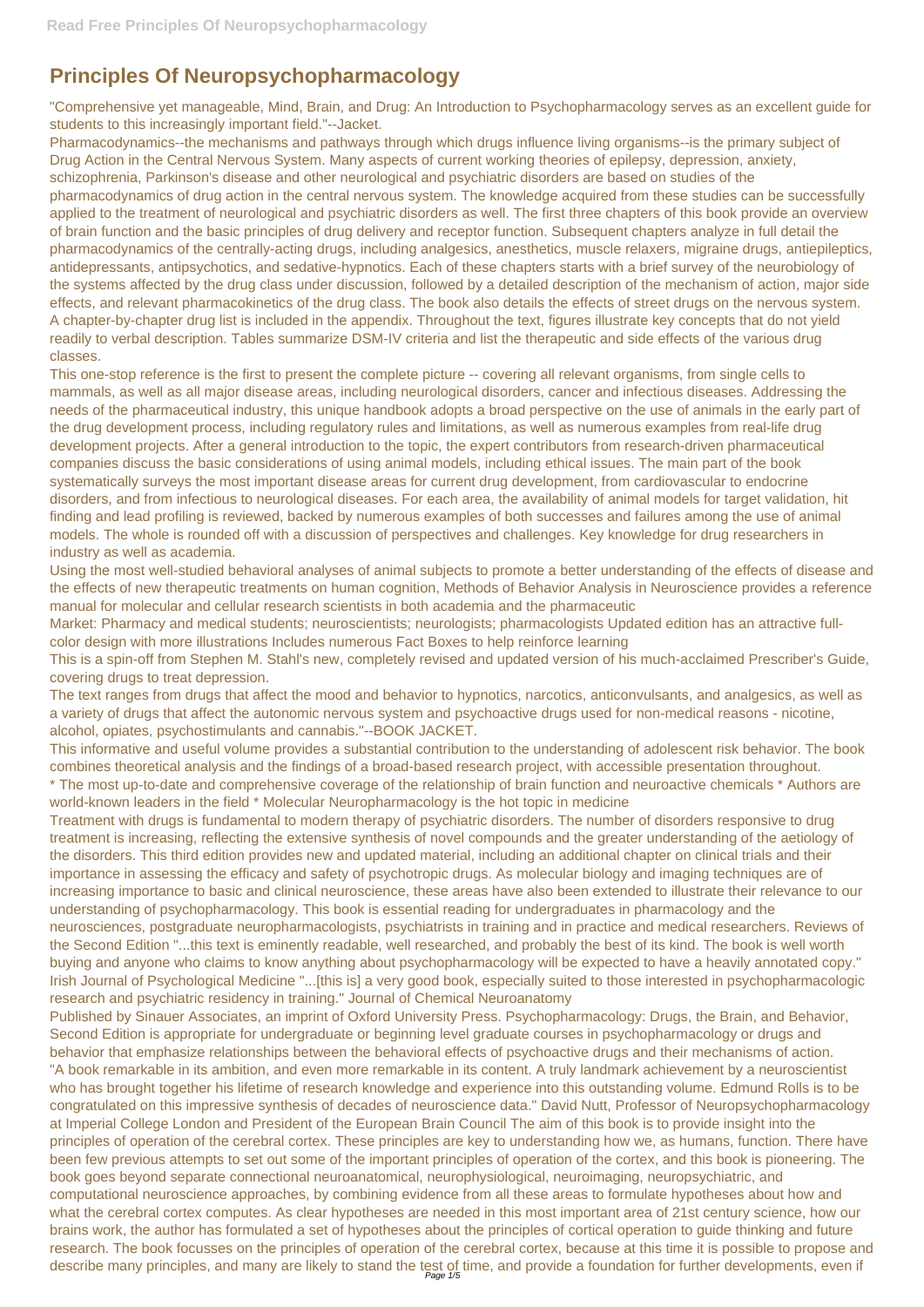## **Read Free Principles Of Neuropsychopharmacology**

some need to be changed. In this context, I have not attempted to produce an overall theory of operation of the cerebral cortex, because at this stage of our understanding, such a theory would be incorrect or incomplete. However, many of the principles described will provide the foundations for more complete theories of the operation of the cerebral cortex. This book is intended to provide a foundation for future understanding, and it is hoped that future work will develop and add to these principles of operation of the cerebral cortex. The book includes Appendices on the operation of many of the neuronal networks described in the book, together with simulation software written in Matlab. This book will be valuable to all those interested in understanding our cerebral cortex and how it operates to account for many aspects of brain function and cognitive function in health and disease. The book is relevant to those in the areas of neuroscience, neurology, psychology, psychiatry, computational neuroscience, biology, and philosophy. Professor Edmund T. Rolls performs full-time research at the Oxford Centre for Computational Neuroscience, and is professor of Computational Neuroscience at the University of Warwick, and has acted as Professor of Experimental Psychology at the University of Oxford, and as Fellow and Tutor of Corpus Christi College, Oxford. His research links neurophysiological and computational neuroscience approaches to human functional neuroimaging and neuropsychological studies in order to provide a fundamental basis for understanding human brain function and its disorders.

Only the very rare among us are completely unscathed by the effects of addiction - our own, that of a family member, friend, or coworker. Even the addictions of strangers - from the drunk driver or drug addict, to gambling, food, spending, or violence-addicted people - may subject us to dangers, threaten our well-being, and drain money from our pockets. Recent national estimates in just the US show that substance abuse and addiction alone cost taxpayers a total of nearly \$500 billion a year. In these volumes, experts from around the world present the newest issues, research, and insights into addictions of all kinds. Led by Angela Browne-Miller, Director of the Metaxis Compulsive and Habitual Behaviors Institute in California, this team of contributors includes scholars and practitioners from the United States, Canada, the United Kingdom, Sweden, Thailand, Africa, and Russia. Topics range from drug addiction among male, female, teen, and aging populations, and among White, Hispanic, Black, Asian, Native American, and other groups, using liquor, cocaine, methamphetamine, khat, and/or other lesser known drugs, to behavioral addictions including online gaming, excessive buying, and eating disorders. Chapters also address issues including addiction as a public health problem and the politics of drug treatment policies. Treatment methods for addictions, from electrotherapy to holistic approaches are addressed, as are spiritual, psychological, and cross-cultural issues involved. The experts behind these chapters include those from the University of California, Berkeley, Johns Hopkins School of Medicine, and Purdue University, to McGill University, Nottingham Trent University, and the All India Institute of Medical Sciences.

Since 1975, Robert Julien's A Primer of Drug Action has been the definitive guide to the effects of psychoactive drugs on the brain and on behavior. Now fully updated, this popular guide continues to lead the way through a rapidly changing field, providing readers with a clear, contemporary, and objective look at every drug and medication that either positively or adversely affects brain function. This edition includes important new information on -Herbal medications -Drug therapy for behavioral and anxiety disorders -Clinical practice guidelines for treating psychological disorders -Depression and the action of antidepressant drugs -The use of newer anticonvulsants in the treatment of bipolar disorder, pain syndromes, and behavioral disorders -Drug therapy for children, adolescents and the elderly -"New generation" antipsychotic agents Authoritative, comprehensive, and suitable for those with little background in biology, A Primer of Drug Action is an indispensable source of information for anyone interested in drug use, abuse, and education.

"This edited resource manual contains information pertaining to developing and instructing course work in Counselor Education in both the Clinical Mental Health Counseling (CMHC) and the School Counseling (SC) Programs at the Master's level. It's main objectives are to establish a rationale and format for incorporating active learning across the Counselor Education curriculum; provide material that closely meets the CACREP guidelines for that content area to emerging, new, and established educators developing courses in CMHC or SC programs; and provide active learning strategies that can be incorporated into classroom lessons to emerging, new, and established educators instructing courses in CMHC or SC programs"--Provided by publisher. This comprehensive survey of neuropsychopharmacology is unique in its breadth of coverage, from molecular to behavioural pharmacology, and from basic animal studies of drug action to clinical applications. Lavish illustrations and concise chapter summaries reinforce key concepts, while extensive references point the way to further study. The book is intended for advanced undergraduate, graduate and medical students, and neuroscientists seeking current information on psychoactive drugs. Includes bibliographical references and index.

Since the publication of the Institute of Medicine (IOM) report Clinical Practice Guidelines We Can Trust in 2011, there has been an increasing emphasis on assuring that clinical practice guidelines are trustworthy, developed in a transparent fashion, and based on a systematic review of the available research evidence. To align with the IOM recommendations and to meet the new requirements for inclusion of a guideline in the National Guidelines Clearinghouse of the Agency for Healthcare Research and Quality (AHRQ), American Psychiatric Association (APA) has adopted a new process for practice guideline development. Under this new process APA's practice guidelines also seek to provide better clinical utility and usability. Rather than a broad overview of treatment for a disorder, new practice guidelines focus on a set of discrete clinical questions of relevance to an overarching subject area. A systematic review of evidence is conducted to address these clinical questions and involves a detailed assessment of individual studies. The quality of the overall body of evidence is also rated and is summarized in the practice guideline. With the new process, recommendations are determined by weighing potential benefits and harms of an intervention in a specific clinical context. Clear, concise, and actionable recommendation statements help clinicians to incorporate recommendations into clinical practice, with the goal of improving quality of care. The new practice guideline format is also designed to be more user friendly by dividing information into modules on specific clinical questions. Each module has a consistent organization, which will assist users in finding clinically useful and relevant information quickly and easily. This new edition of the practice guidelines on psychiatric evaluation for adults is the first set of the APA's guidelines developed under the new guideline development process. These guidelines address the following nine topics, in the context of an initial psychiatric evaluation: review of psychiatric symptoms, trauma history, and treatment history; substance use assessment; assessment of suicide risk; assessment for risk of aggressive behaviors; assessment of cultural factors; assessment of medical health; quantitative assessment; involvement of the patient in treatment decision making; and documentation of the psychiatric evaluation. Each guideline recommends or suggests topics to include during an initial psychiatric evaluation. Findings from an expert opinion survey have also been taken into consideration in making recommendations or suggestions. In addition to reviewing the available evidence on psychiatry evaluation, each guideline also provides guidance to clinicians on implementing these recommendations to enhance patient care. The aim of this book is to provide a comprehensive review of the use of Transcranial Direct Current Stimulation (tDCS) in different psychiatric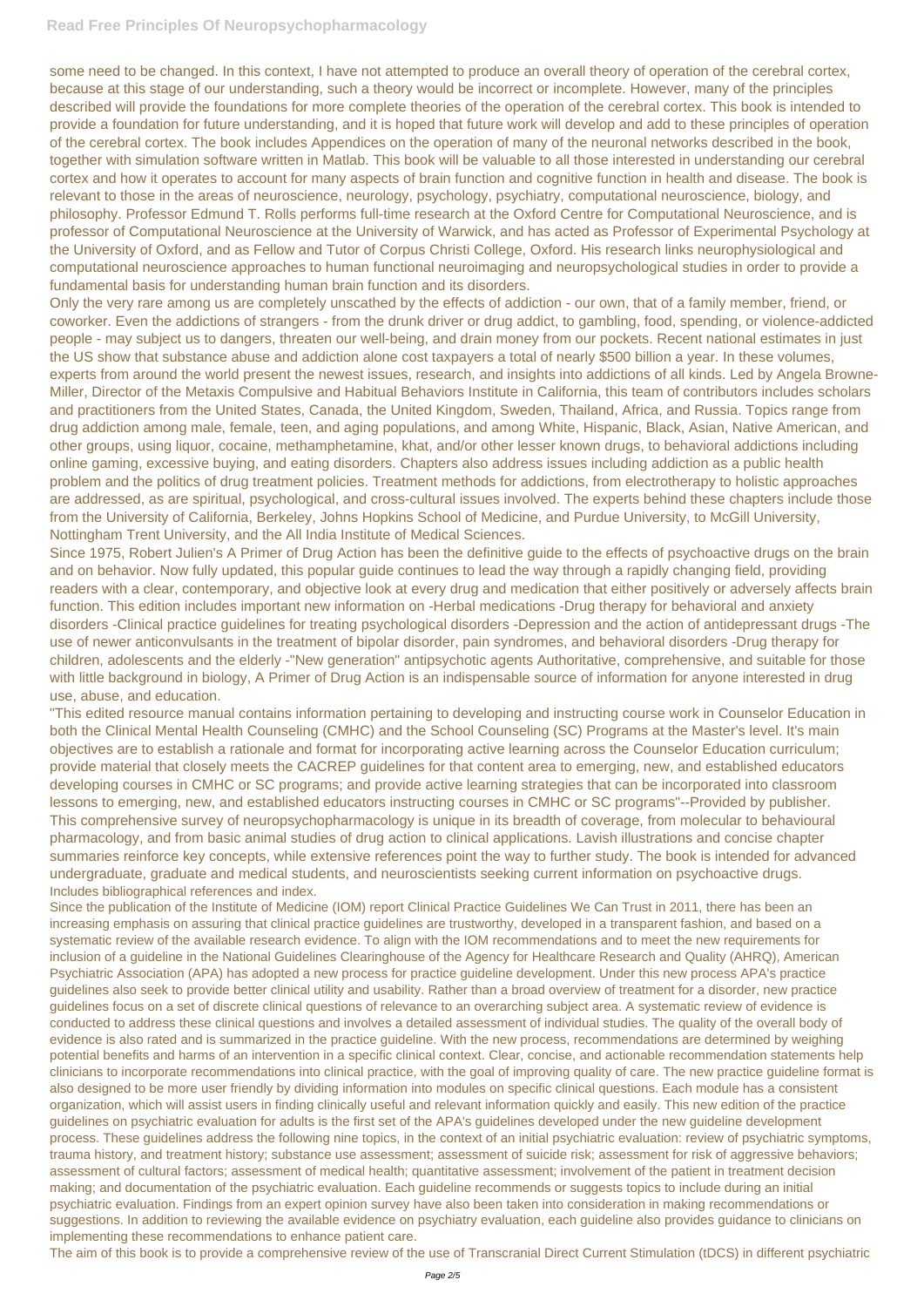## **Read Free Principles Of Neuropsychopharmacology**

conditions. Here we review tDCS clinical studies employing different types of design (from single-session tDCS studies to randomized clinical trials) as well as studies evaluating the impact of tDCS in neurophysiological, behavioral and brain imaging outcomes. Although the understanding about physiological foundations and effectiveness of clinical therapies of psychiatric diseases has been considerably increased during the last decades, our knowledge is still limited, and consequently psychiatric diseases are still a major burden to the individual patient and society. Recently, interest in pathological alterations of neuroplasticity in psychiatric diseases as a critical condition for development, and amelioration of clinical symptoms increased, caused by the fact that new tools, such as functional imaging, and brain stimulation techniques do allow to monitor, and modulate these phenomena in humans. Especially non-invasive brain stimulation techniques evolved as an attractive potential new therapeutic tool. The interest in non-invasive brain stimulation has grown exponentially in the past 25 years, with the development of non-pharmacological, neuromodulatory techniques such as tDCS and repetitive transcranial magnetic stimulation (rTMS). TDCS, although even newer than rTMS, has attracted considerable attention in both basic and clinical research scenarios. In the context of clinical research, tDCS is being increasingly investigated as a novel treatment tool for several psychiatric disorders, such as major depression, schizophrenia and neurocognitive and substance abuse disorders. Transcranial Direct Current Stimulation in Neuropsychiatric Disorders – Clinical Principles and Management intends to serve as a practical guide on the field, attracting the interest of psychiatrists, neurologists and neuroscientists with little or no experience with tDCS, as well as those with a background on tDCS who want to increase their knowledge in any particular psychiatric condition.

Clinical neuropsychology remains one of the fastest growing specialities within clinical psychology, neurology, and the psychiatric disciplines. This second edition provides a practical guide for those interested in the professional application of neuropsychological approaches and techniques in clinical practice.

Fully updated for its Fifth Edition, Principles and Practice of Psychopharmacotherapy summarizes the latest data on hundreds of drug and device-based therapies and offers practical, evidence-based guidelines and treatment strategies for virtually every psychiatric disorder. Highlights of this edition include expanded coverage of pharmacogenomics, updates on treatments for elderly patients, and discussion of mechanisms of action for drugs used in sleep disorders, especially narcolepsy.

Presents a modern vision of anaesthesia, integrating technology and knowledge, to change how anaesthesia is taught and practised. Now updated to keep professionals current with the latest research and trends in the field, this edition covers both basic science and clinical practice, and draws on the talents of 53 new contributors to guarantee fresh, authoritative perspectives on advances in psychiatric drug therapy.

Bridges the gap between the chemistry of small molecule neuromodulators and the complex pattern of neurodegenerative disorders Written by an experienced neurochemist, this book focuses on the main actors involved in neurodegenerative disorders at a molecular level, and places special emphasis on structural aspects and modes of action. Drawing on recent data on enzyme structure, mode of action, and inhibitor design, it describes?from a biochemical point of view?the six most important neurotransmitter systems and their constituent enzymes and receptors. Misfolding and aggregation of proteins within the brain is also covered. In addition, the book surveys a wide range of proven and prospective therapeutic agents that modulate key processes in the brain, from their chemical synthesis to their mode of action in model systems as well as in the patient. Chemical Biology of Neurodegeneration: A Molecular Approach is presented in two parts. The first introduces the neurotransmitter systems and provides a general explanation of the synapse and a description of the main structures involved in neurotransmission that can be considered therapeutic targets for disorders of the central nervous system. The second part presents molecular and chemical aspects directly involved or affected in neurodegeneration, including the metabolism of neurotransmitters, enzymes processing neurotransmitters, protein misfolding, and therapeutic agents. -Uses an interdisciplinary approach to bridge the gap between the basic biochemical events in a nerve cell and their neurological effects on the brain -Places emphasis on the chemistry of small molecule modulators that are potential lead molecules for new drugs -Covers six key neurotransmitter systems and their enzymes and receptors?dopaminergic, noradrenergic, serotonergic, cholinergic, GABAergic, and glutamatergic Chemical Biology of Neurodegeneration: A Molecular Approach is a key resource for medicinal chemists, neurobiologists, neurochemists, biochemists, molecular biologists, and neurophysiologists.

This authoritative new book details the most recent advances in clinical neuroscience, from neurogenetics to the study of consciousness.

The new edition of Complete Psychology is the definitive undergraduate textbook. It not only fits exactly with the very latest BPS curriculum and offers integrated web support for students and lecturers, but it also includes guidance on study skills, research methods, statistics and careers. Complete Psychology provides excellent coverage of the major areas of study . Each chapter has been fully updated to reflect changes in the field and to include examples of psychology in applied settings, and further reading sections have been expanded. The companion website, www.completepsychology.co.uk, has also been fully revised and now contains chapter summaries, author pages, downloadable presentations, useful web links, multiple choice questions, essay questions and an electronic glossary. Written by an experienced and respected team of authors, this highly accessible, comprehensive text is illustrated in full colour, and quite simply covers everything students need for their first-year studies as well as being an invaluable reference and revision tool for second and third years.

Evaluations of intervention programs seek to present high-quality design, measures and data to assess their merit and worth. While evaluations differ in their purpose, theoretical framework and methodology, their collective aim is to obtain relevant and meaningful information to inform practice, research, and policy. As such, evaluation findings serve to build a body of knowledge on effective approaches to promote designated psychological outcomes, critical to an individual's overall health and well-being. However, as examined in this e-book, methodological weaknesses directly limit the potential of evaluations of intervention programs. As discussed by Chacón-Moscoso and Sanduvete-Chaves, methodological weaknesses can be attributed to how to define and measure methodological quality and the contextual dependency of instruments designed to measure this quality. In response, this e-book provides a collection of studies on methodological approaches to promote the quality of psychological interventions. Specifically, 10 original works published in the Research Topic Methodological Quality of Interventions in Psychology are included. The papers are organized into two chapters. Concretely, Chapter 1 includes studies pertaining to methodological approaches to enhance the quality of psychological intervention, being context independent solutions. Furthermore, Chapter 2 presents original work in different areas (health, education, sport and social welfare) where methodological quality has been better assessed. Collectively, the papers in this e-book serve to expand the awareness of practitioners and researchers interested in psychological interventions of the critical role of methodological quality in this work. This research was funded by the projects 1150096 (Chilean National Fund of Scientific and Technological Development, FONDECYT); and PSI2015-71947-REDT (Spain's Ministry of Economy and Competitiveness). "Fully updated for its Fifth Edition, Principles and Practice of Psychopharmacotherapy summarizes the latest data on hundreds of drug and device-based therapies and offers practical, evidence-based guidelines and treatment strategies for virtually every Page 3/5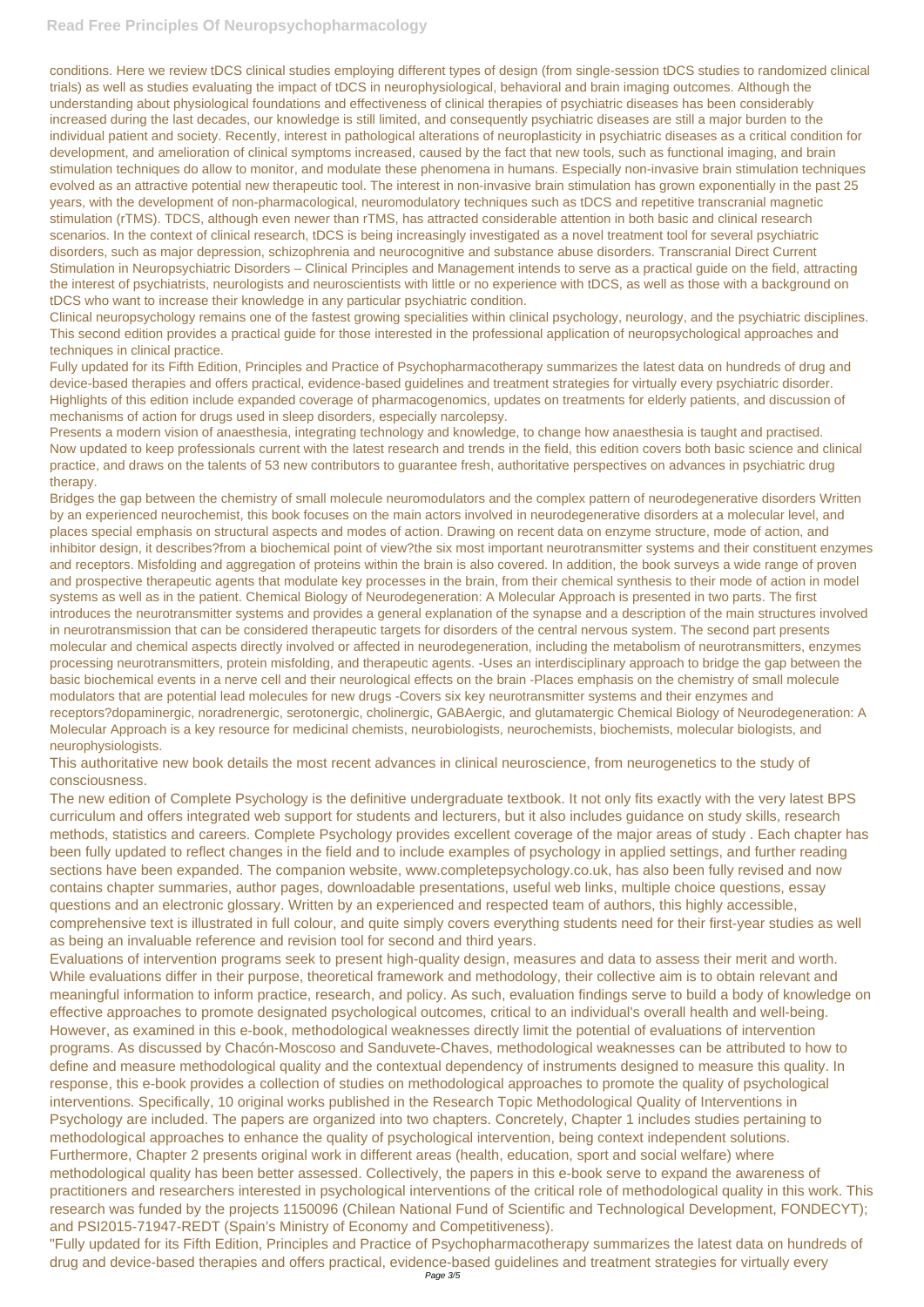## **Read Free Principles Of Neuropsychopharmacology**

psychiatric disorder. Highlights of this edition include expanded coverage of pharmacogenomics, updates on treatments for elderly patients, and discussion of mechanisms of action for drugs used in sleep disorders, especially narcolepsy"--Provided by publisher. This revised and greatly expanded Third Edition of Brain Injury Medicine continues its reputation as the key core textbook in the field, bringing together evidence-based medicine and years of collective author clinical experience in a clear and comprehensive guide for brain injury professionals. Universally praised as the gold standard text and go-to clinical reference, the book covers the entire continuum of care from early diagnosis and assessment through acute management, rehabilitation, associated medical and quality of life issues, and functional outcomes. With 12 new chapters and expanded coverage in key areas of pathobiology and neuro-recovery, special populations, sport concussion, disorders of consciousness, neuropharmacology, and more, this "state of the science" resource promotes a multi-disciplinary approach to a complex condition with consideration of emerging topics and the latest clinical advances. Written by over 200 experts from all involved disciplines, the text runs the full gamut of practice of brain injury medicine including principles of public health and research, biomechanics and neural recovery, neuroimaging and neurodiagnostic testing, sport and military, prognosis and outcome, acute care, treatment of special populations, neurologic and other medical complications post-injury, motor and musculoskeletal problems, post-trauma pain disorders, cognitive and behavioral problems, functional mobility, neuropharmacology and alternative treatments, community reentry, and medicolegal and ethical issues. Unique in its scope of topics relevant to professionals working with patients with brain injury, this third edition offers the most complete and contemporary review of clinical practice standards in the field. Key Features: Thoroughly revised and updated Third Edition of the seminal reference on brain injury medicine Evidence-based consideration of emerging topics with new chapters covering pathobiology, biomarkers, neurorehabilitation nursing, neurodegenerative dementias, anoxic/hypoxic ischemic brain injury, infectious causes of acquired brain injury, neuropsychiatric assessment, PTSD, and capacity assessment Multidisciplinary authorship with leading experts from a wide range of specialties including but not limited to physiatry, neurology, psychiatry, neurosurgery, neuropsychology, physical therapy, occupational therapy speech language pathology, and nursing New online chapters on survivorship, family perspectives, and resources for persons with brain injury and their caregivers Purchase includes digital access for use on most mobile devices or computers

Understanding the phenomenon of long-lasting vulnerability to addiction is essential to developing successful treatments. Written by an international team of authorities in their respective fields, Advances in the Neuroscience of Addiction provides an excellent overview of the available and emerging approaches used to investigate the biol

An affordable, practical guide to prescribing psychiatric drugs to the pediatric patient. Emphasizes the unique issues involved in treating children and teens. Provides the reader with the special knowledge necessary for the optimal psychopharmacologic treatment of these patients. Incorporates up-to-date information on efficacy, side effects, and drug metabolism. Discusses the basic types of baseline assessments--diagnostic, medical, symptomatic, functional, and more--that are necessary to initiate psychopharmacologic treatment. Covers fundamental principles of treatment such as models of care, selection of pharmaceutical agents, therapeutic drug monitoring, education strategies, and dealing with refractory cases. Describes, step by step, how to initiate, monitor, evaluate, improve, or change treatment according to the type of diagnosis or patient problem. Includes an appendix that explains how to set up a psychopharmacologic treatment clinic and lists a variety of assessment instruments that are useful in everyday practice.

This book provides neurologists with a basic knowledge of psychiatric medications. It begins with general principles of psychopharmacology and the frequency of psychiatric illness in neurology patients. It goes on to cover psychoactive drugs in the elderly and treating behavioral symptoms of dementia. There is a special emphasis on drug-drug and drug-diet interactions that may be seen in clinical practice. Neurologists, residents, neuropsychiatrists, neuropsychologists and psychiatrists in training will find this practical guide invaluable in numerous clinical settings.

This greatly expanded third edition provides a comprehensive overview of clinical psychopharmacology, incorporating the major advances in the field since the previous edition's publication. Renowned experts from psychiatry, pharmacy, and nursing have integrated basic science, psychopharmacology, and clinical practice throughout the book in order to provide a thorough basis for prescribing. It covers all key psychiatric drugs and disorders and includes the latest data on efficacy, safety and tolerability. Adopting a pragmatic approach to drug nomenclature, both Neuroscience-based Nomenclature (NbN) and older generic terminology are included in the text reflecting that clinicians are likely to use both systems. Many chapters refer to current National Institute of Health and Care Excellence (NICE) guidelines, making this a crucial resource. Edited by leading authorities in the field, Professor Peter M. Haddad and Professor David J. Nutt, Seminars in Clinical Psychopharmacology emphasises evidence-based prescribing with the aim of achieving better clinical outcomes for patients.

Medical and Health Sciences is a component of Encyclopedia of Biological, Physiological and Health Sciences in the global Encyclopedia of Life Support Systems (EOLSS), which is an integrated compendium of twenty one Encyclopedias. These volume set contains several chapters, each of size 5000-30000 words, with perspectives, applications and extensive illustrations. It carries

state-of-the-art knowledge in the fields of Medical and Health Sciences and is aimed, by virtue of the several applications, at the following five major target audiences: University and College Students, Educators, Professional Practitioners, Research Personnel and Policy Analysts, Managers, and Decision Makers and NGOs.

Thoroughly updated and completely reorganized for a sharper clinical focus, the Fifth Edition of this world-renowned classic synthesizes the latest advances in basic neurobiology, biological psychiatry, and clinical neuropsychopharmacology. The book establishes a critical bridge connecting new discoveries in molecular and cellular biology, genetics, and neuroimaging with the etiology, diagnosis, and treatment of all neuropsychiatric disorders. Nine sections focus on specific groups of disorders, covering clinical course, genetics, neurobiology, neuroimaging, and current and emerging therapeutics. Four sections cover neurotransmitter and signal transduction, emerging methods in molecular biology and genetics, emerging imaging technologies and their psychiatric applications, and drug discovery and evaluation. Compatibility: BlackBerry(R) OS 4.1 or Higher / iPhone/iPod Touch 2.0 or Higher /Palm OS 3.5 or higher / Palm Pre Classic / Symbian S60, 3rd edition (Nokia) / Windows Mobile(TM) Pocket PC (all versions) / Windows Mobile Smartphone / Windows 98SE/2000/ME/XP/Vista/Tablet PC

Drugs and the Future presents 13 reviews collected to present the new advances in all areas of addiction research, including knowledge gained from mapping the human genome, the improved understanding of brain pathways and functions that are stimulated by addictive drugs, experimental and clinical psychology approaches to addiction and treatment, as well as both ethical considerations and social policy. The book also includes chapters on the history of addictive substances and some personal Page 4/5